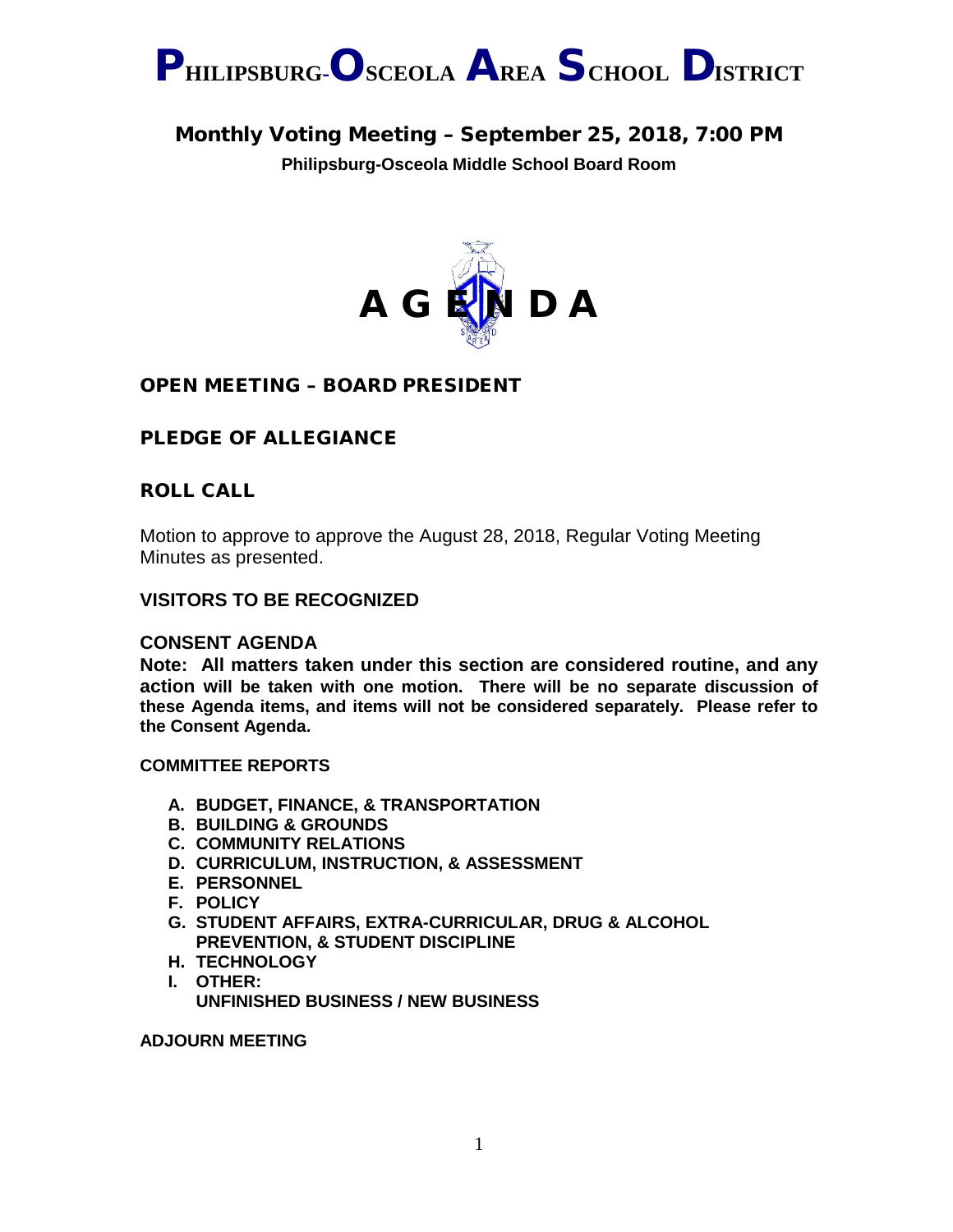# **EXECUTIVE SESSION**

**FOR PERSONNEL**

**Philipsburg Osceola Middle School Board Room Beginning at 6:30 PM**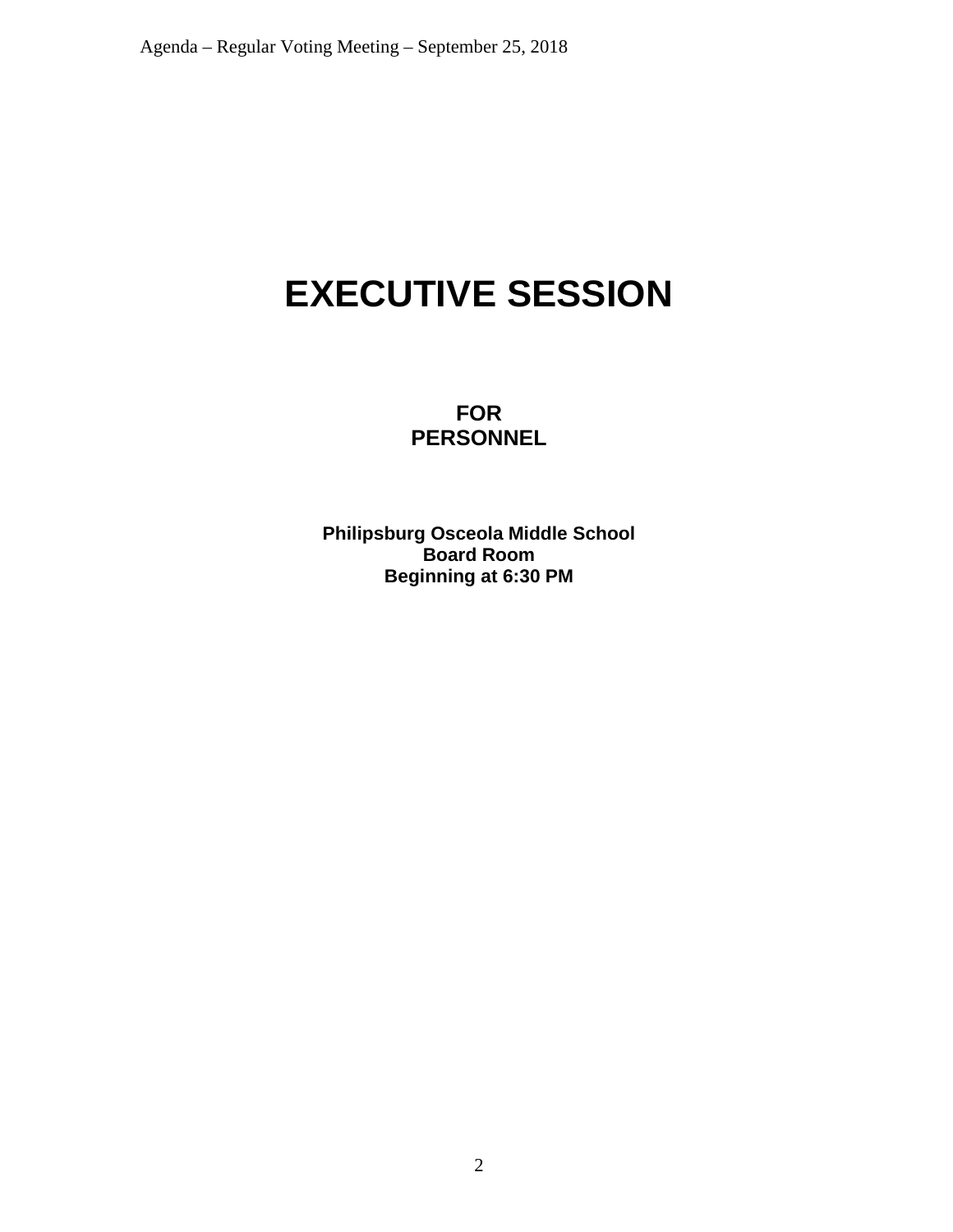#### A. BUDGET, FINANCE & TRANSPORTATION - \*Mr. Miller & Mr. Curtis

1. **DISBURSEMENTS:** Motion to approve the following disbursements from August 24, 2018, through September 21, 2018.

| $\mathbb{S}^-$ | 9,717.72                        |                    |                | Athletic Account (checks 222646 to 222693)            |  |
|----------------|---------------------------------|--------------------|----------------|-------------------------------------------------------|--|
| $\mathbb{S}$   | 4,787.42                        |                    |                | Cafeteria Account (checks 509412 to 509418)           |  |
|                | \$1,080,662.52                  |                    |                | General Account (checks 43323 to 43472)               |  |
| $\mathbb{S}^-$ | 708.75                          |                    |                | Student Activities Accounts (checks 814573 to 814575) |  |
|                | \$1,095,875.89                  | <b>GRAND TOTAL</b> |                |                                                       |  |
|                | <b>PAYROLL:</b> August 24, 2018 |                    |                | \$482,991.08                                          |  |
|                |                                 | August 29, 2018    | $\mathbb{S}^-$ | 390.00                                                |  |

**2. SALE OF EQUIPMENT:** There will be a motion on the regular voting Agenda to discuss/approve the sale of band equipment: Amanda Woods, Band Director would like to pursue finding a buyer for our 1980s silver drums. The pieces are as follows:

September 7, 2018 \$477,158.73 September 21, 2018 \$542,203.62

COMMENT: These instruments are not being used, take up a lot of space, and are not in the best condition. If given permission I would like pursue selling them.

| <b>Marching Snare</b> | Ludwig | 3165328 | Jan-88   | Silver                |
|-----------------------|--------|---------|----------|-----------------------|
| <b>Marching Snare</b> | Ludwig | 3165329 | Jan-92   | Silver                |
| <b>Marching Snare</b> | Ludwig | 6130650 | Jan-88   | Silver                |
| <b>Marching Snare</b> | Ludwig | 6130656 | Jan-89   | Silver                |
| <b>Marching Snare</b> | Ludwig | 6130658 | Jan-91   | Silver                |
| <b>Marching Snare</b> | Ludwig | 6219490 | Jan-99   | Silver                |
| Marching Quad Tom     | Pearl  | 913202  | Jan-90   | Silver                |
| Marching Bass Drum    | Ludwig | 3188032 | $Jan-85$ | Silver - on top shelf |
| Marching Bass Drum    | Ludwig | 3242664 | Jan-90   | Silver - on top shelf |

**3. STAUFFER'S TRANSPORTATION COMPANY:** Motion to approve the following driver for the 2018-19 school year.

Holderman, Randall

**4. LONGS' VAN COMPANY:** Motion to approve the following driver for the 2018-19 school year.

Shoff, Kayse Maines, Teresa Siefried, Nannette

**5. PARENT DRIVERS:** Motion to approve the following parent drivers for the 2018-19 school year.

| Keith-Garland, Nicole | Gavlack-Vaughn, Jolene |
|-----------------------|------------------------|
| Rodriguez, Lori       | Vaughn, Jeffrey        |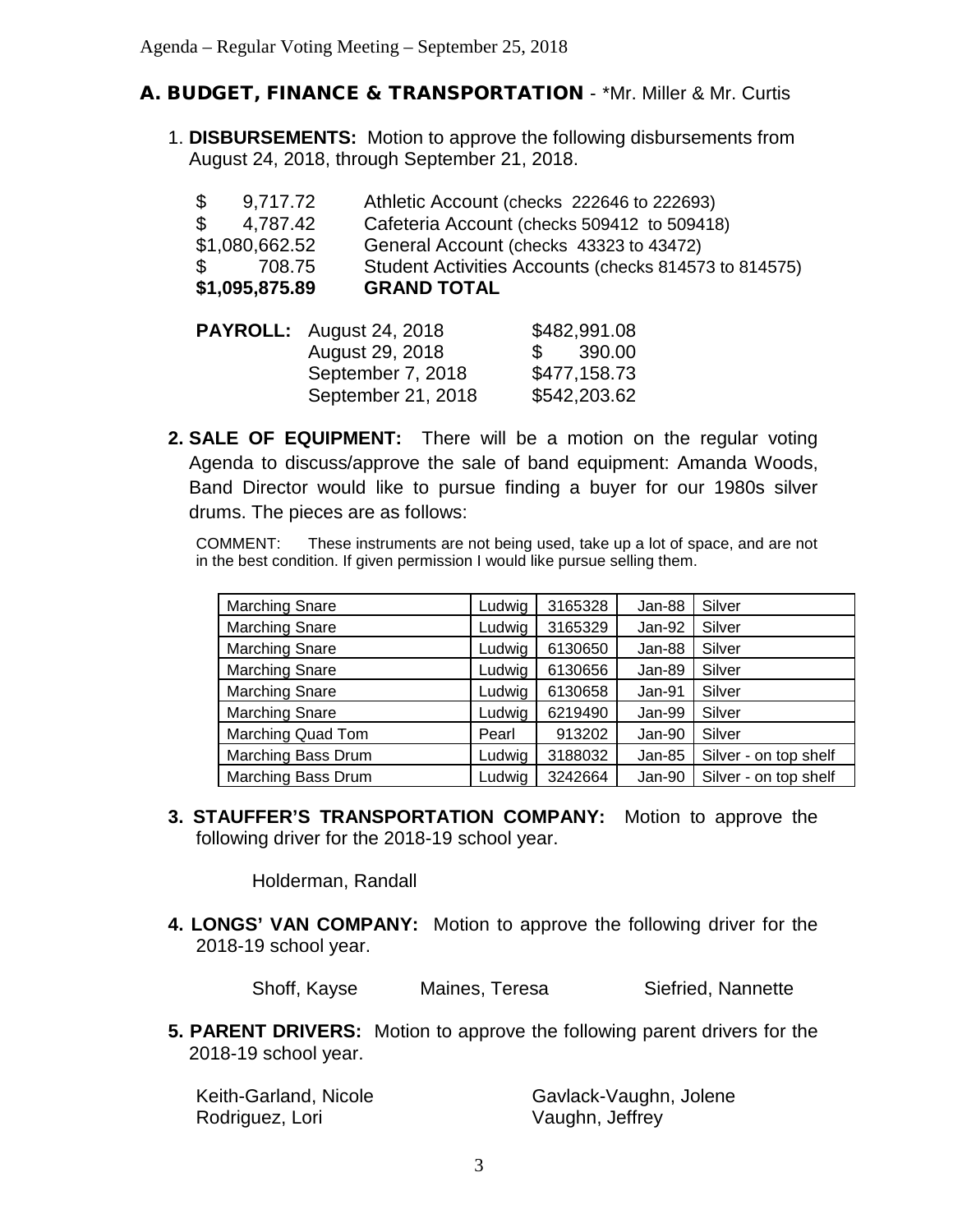- **B.** BUILDING AND GROUNDS \*Mr. Curtis & Ms. McGee
	- **1. RECYCLE EQUIPMENT:** Motion to approve recycling ten (10) sewing machines.
- C. COMMUNITY RELATIONS \*Mr. Jeffries & Mr. Miller
- D. CURRICULUM, INSTRUCTION & ASSESSMENT \*Mrs. Lamb & Mrs. Bush
	- **1. FIELD TRIP REQUESTS:** Motion to approve the field trip requests as presented.
	- **2. ACT 80 DAY:** Motion to approve January 14, 2019, as an Act 80 day for the purpose of making up September 11, 2018, which was cancelled due to flooding.

#### E. PERSONNEL COMMITTEE - \*Mrs. Bush & Mrs. Lamb

- **1. HIRE:** Motion to hire Charlene Hubler, as a 5.0 hour District wide custodian, effective October 9, 2018.
- **2. HIRE:** Motion to hire Terri Miller, as a 5.0 hour District wide custodian, effective October 9, 2018.
- **3. HIRE:** Motion to hire Marisa Laskowsky, as a 5.75 hour Special Education Instructional Assistant at Philipsburg Elementary, effective October 9, 2018.
- **4. HIRE:** Motion to hire Brandon Houtz as a Middle School Music/Chorus teacher, Step  $1 B + 0$ , at a salary of \$42,876.00.
- **5. TEACHER MENTORS**: Motion to approve the following teacher mentors for the 2018-2019 school year.

#### **New Teacher Mentor Mentor**

Houtz, Brandon Woods, Amanda

**6. RESIGNATION:** Motion to accept the resignation of Shelley Wilcox, a 4.5 hour Library Tech Assistant at Philipsburg-Osceola Senior High School, effective the close of business September 19, 2018.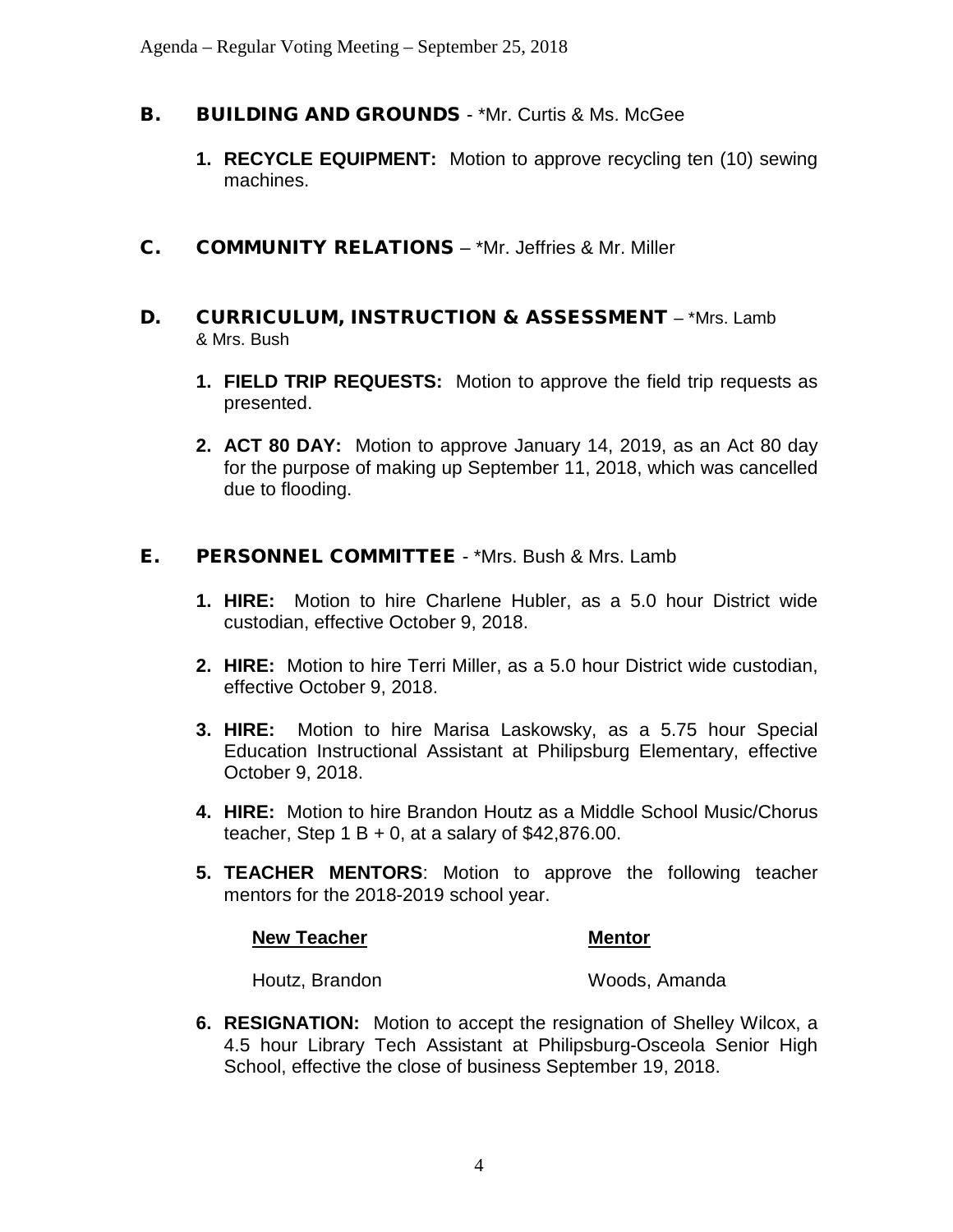Agenda – Regular Voting Meeting – September 25, 2018

- **7. POST:** Motion to post a 4.5 hour Library Tech Assistant position at Philipsburg-Osceola Senior High School, posting effective September 14, 2018.
- **8. TRANSFER:** Motion to transfer Christina Williams from a 4.5 hour Cashier/Kitchen Helper at the Philipsburg-Osceola Senior High School to a 4.5 hour Library Tech Assistant at Philipsburg-Osceola Senior High School, effective October 1, 2018.
- **9. POST:** Motion to post a 4.5 hour Cashier/Kitchen Helper at Philipsburg-Osceola Senior High School, posting effective September 24, 2018.
- **10.NURSING SUBS:** Motion to approve the following LPN or RN nursing substitutes:

| <b>LPN</b>   | RN                  | RN            |
|--------------|---------------------|---------------|
| Gray, Thomas | Cartwright, Barbara | Verost, Donna |

Kephart, Marie Walker, Veronica

**11. HOMEBOUND INSTRUCTORS**: Motion to approve the following homebound instructors.

| Kohute, Rebecca | Parmele, Laurie     |
|-----------------|---------------------|
| Sipes, Krystina | Stadmiller, William |

- **12.RATE CHANGE:** Motion to approve the Source for Teachers addendum that changes the pay rate for Special Education Instructional Assistants from \$7.25 per hour to \$10.00 per hour, effective October 1, 2018.
- **13.UNPAID DAYS:** Motion to approve a part-time Custodian for unpaid days beginning on October 10, 2018, and ending on approximately October 19, 2018, depending upon release from health care professional, due to exhausting all sick and personal days; employee does not qualify for FMLA.
- **14.UNPAID DAYS:** Motion to approve unpaid days for a full-time employee on October 16 and 17, 2018, and March 21 and 22, 2019, due to exhausting all personal days; sick days may not be used for the reason requested.
- **15. UNPAID DAYS:** Motion to approve unpaid days for a teacher on December 12, 13, 14, 17, and 18, 2018, due to exhausting all personal days; sick days may not be used for the reason requested.
- **16. UNPAID DAYS:** Motion to approve a part-time Paraprofessional for unpaid days on September 18, 19, 20, and 21, 2018, due to exhausting all sick and personal days; employee does not qualify for FMLA.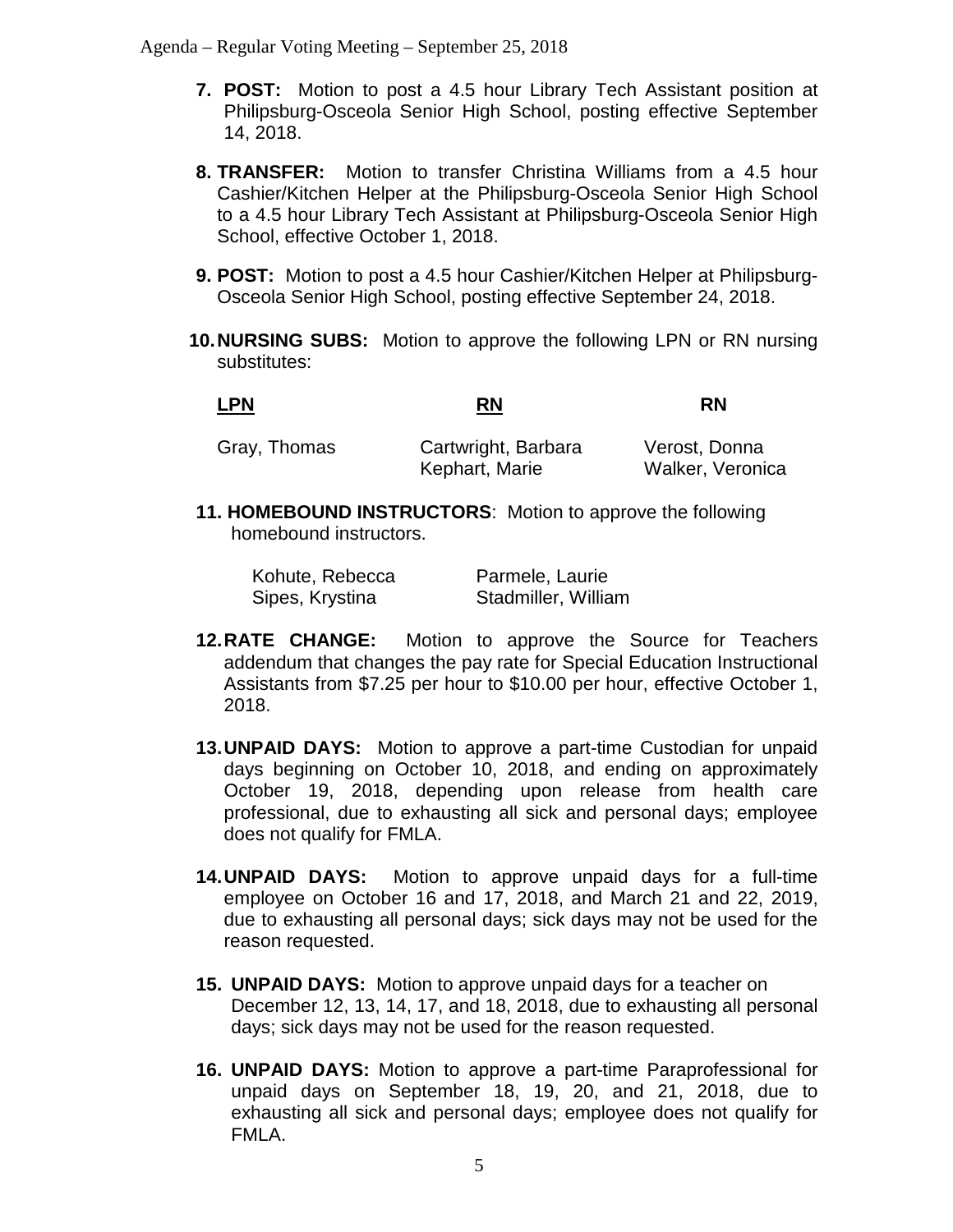#### **F.** POLICY COMMITTEE – \*Ms. McGee & Mr. Massung

- G. STUDENT AFFAIRS, EXTRA-CURRICULAR, DRUG & ALCOHOL PREVENTION, & STUDENT DISCIPLINE – \*Mrs. Droll and Mr. Jeffries
	- **1. SCHOOL BASED PROBATION PROGRAM AGREEMENT:** Motion to approve a School Based Probation Program Agreement for the 2018/2019 school year between the Centre County Juvenile Probation Department and Philipsburg-Osceola School District.
	- **2. STUDENT ASSISTANCE PROGRAM AGREEMENT:** Motion to approve the Student Assistance Program Agreement for the 2018/2019 school year between Philipsburg-Osceola Area School District, Community Connections of Clearfield/Jefferson Counties, and Clearfield-Jefferson Drug and Alcohol Commission.
	- **3. LINKAGE AGREEMENT:** Motion to approve the Linkage Agreement for the 2018/2019 school year between Community County Services, Inc., Family Based Mental Health/Family Stabilization Services and Philipsburg-Osceola Area School District.
	- **4. CONTRACT AGREEMENT:** Motion to approve an agreement between Philipsburg-Osceola Area School District and Cen-Clear Child Services, Inc., for services/therapy at a rate OF \$48,500.00 for 7.5 hours per day for 191 days of LSW staff time for the school year less required training and 5 PTO days. This agreement shall be automatically renewed on a yearly basis unless either party notifies the remaining party in writing of intent to terminate this Agreement within thirty (30) days of the end of any year term.
	- **5. HIRE:** Motion to hire the following extra-curricular positions for the 2018/2019 school year.

| <b>Name</b>                                                      | <b>Sports/Activity</b>                                                                         | Remuneration                     |
|------------------------------------------------------------------|------------------------------------------------------------------------------------------------|----------------------------------|
| Anderson, Autumn Art Show Advisor<br>King, Karen<br>Raker, Barry | <b>Art Show Advisor</b><br><b>Art Show Advisor</b>                                             | \$349.41<br>\$349.41<br>\$349.41 |
| Arnold, Shawn                                                    | Academic Decathlon Co-Advisor                                                                  | \$2,236.23                       |
| Fisher, Lee                                                      | Sauerwein, Robert Basketball, Girls' Varsity Head Coach<br>Basketball, Girls' Junior High Head | \$5,241.15<br>\$3,144.69         |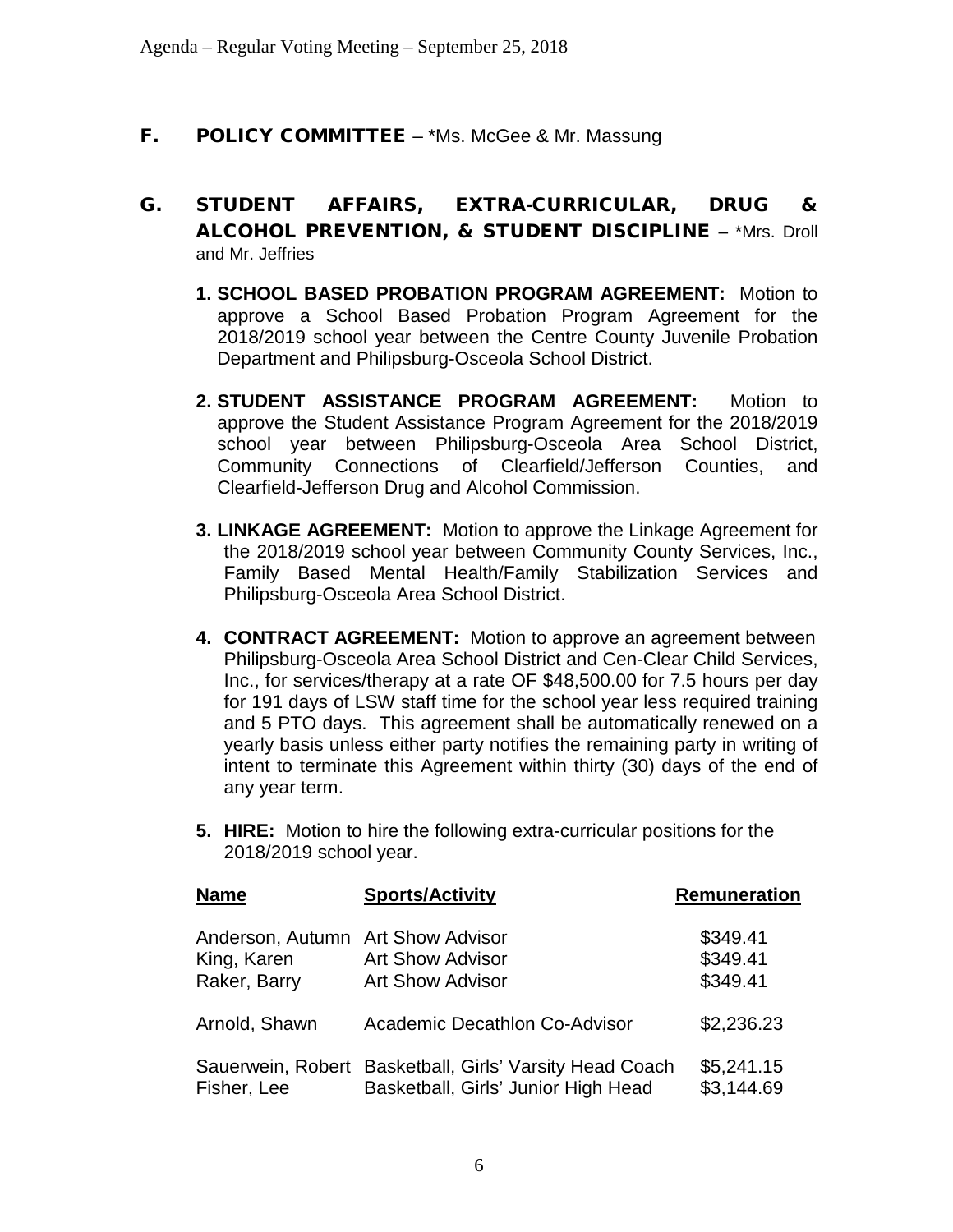#### Agenda – Regular Voting Meeting – September 25, 2018

Lumadue, Amanda Commencement/Senior Class Advisor \$1,048.23

| Bainey, Connie   | Drama Club Volunteer                 | Volunteer           |
|------------------|--------------------------------------|---------------------|
| Chorle, Sarah    | Drama Club Volunteer                 | Volunteer           |
| Chorle, Walter   | Drama Club Volunteer                 | Volunteer           |
| Harper, James    | Drama Club Volunteer                 | Volunteer           |
| Kelly, Rebecca   | Drama Club Volunteer                 | Volunteer           |
| Rowles, Melissa  | Drama Club Volunteer                 | Volunteer           |
| Ryder, Heather   | Drama Club Volunteer                 | Volunteer           |
| Ryder, Vincent   | Drama Club Volunteer                 | Volunteer           |
| Bainey, Connie   | <b>Prom/Junior Class Advisor</b>     | \$838.58            |
| Lumadue, Amanda  | <b>SH Student Council Co-Advisor</b> | \$524.12            |
| Miller, Debra    | <b>SH Student Council Co-Advisor</b> | \$524.12            |
| Lomison, Jessica | <b>MS Student Council Co-Advisor</b> | \$524.12            |
| Mills, Jackie    | <b>MS Student Council Co-Advisor</b> | \$524.12            |
| Bush, Courtney   | Yearbook Co-Advisor                  | \$628.94            |
| Moslak, Amanda   | <b>Yearbook Co-Advisor</b>           | \$628.94            |
| Rowles, Melissa  | Non-teaching Position                | <b>Per Contract</b> |

- **6. NON-TEACHING POSITION:** Motion to approve Michael Herr as a nonteaching position, per the contract, for the 2017/2018 school year.
- **7. DEPARTMENT HEADS:** Motion to approve the following Department Heads for the 2018/2019 school year.

| <b>Family &amp; Consumer Science</b>  | Rauch, Holly | \$698 |
|---------------------------------------|--------------|-------|
| Industrial Arts/Tech Ed./Business Ed. | Good, Tyler  | \$698 |

**8. POSITION VOLUNTEERS:** Motion approve the following Position Volunteers.

| Albright, Lindsey  | Bordas, Erica      | Coulter, Karen       |
|--------------------|--------------------|----------------------|
| Anderson, Nicole   | Bordas, Kari       | Couturiaux, Jolene   |
| Bailey, Patience   | Bowie, Kelly       | Cowher, Julie        |
| Bainey, Connie     | Briggs, Rebecca    | Curtorillo, Danielle |
| Bainey, Kiley      | Briscoe, Mary      | Czar, Debra          |
| Baney, Donald      | Brown, Tammy       | Demko, Crystal       |
| Barnett, Elizabeth | Cartwright, Diana  | DeSimone, Karen      |
| Bartley, Karen     | Cartwright, Margie | Dickson, Amanda      |
| Baughman, Daina    | Catherine, Susyn   | Dickson, Emily       |
| Baughman, Jeffrey  | Clark, Desiree     | Dixon, Angela        |
| Belinda, Rebecca   | Clemmer, Jessie    | Dixon, Barbara       |
| Bloom, Amy         | Clemmer, Roni      | Dixon, Gina          |
| Blose, Kayla       | Conklin, Amber     | Dugan, Heidi         |
| Bolton, Jolene     | Coudriet, Karla    | Dunsmore, Danielle   |
|                    |                    |                      |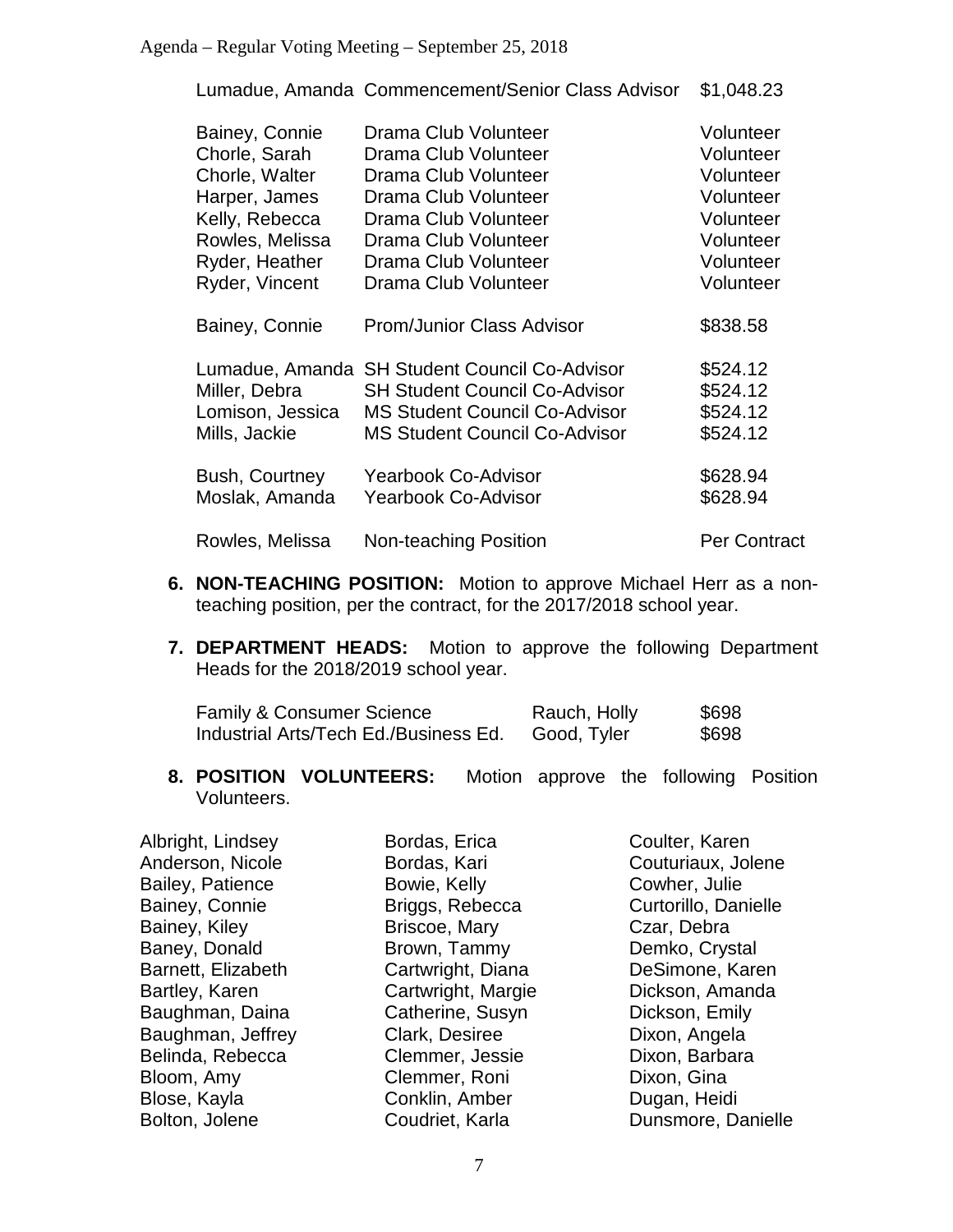Ebert, Jennifer Elrich, Jennifer Emigh, Donald Emigh, Karri Emigh, Michelle English, Randi Ennis, Nicole Fahr, Jessica Fenton, Kristina Ferguson, Jamie Foley, Holly Foster, Erica Fumbarger, Alicia Garcia, Wynter Gheen, Jessica Gonder, Brittany Gonzalez, Lynn Good, Tyler Gramling, Kristen Gray, Amy Guenot, Rebecca Hahn, Jennifer Hale, Tara Hann, Christine Hanslovan, Amanda Harkins, Michele Harmic, David Harper, Dawn Harper, James Harris, Amber Hartsock, Corie Harvey, Michelle Hayward, Crystal Hayward, Gertrude Hayward, Jamie Heltman, Nicholle Hemphill, Kimberly Hencricks, Anna Henry, Don Henry, Vickie Hertlein, Adriane Hertlein, Matt Hoover, Joli Hoover, Kimberly Hoover, Rusty Hoover, Scott Hoy Robyn Hughes, Hope Husar, Donna

Jenkins, Christa Kaczorowski, Heather Knowles, Kimberlee Koptchak, Heather Koptchick, Abbie Krause, Lisa Kronenwetter, Sarah Kyler, Dawn Laskowsky, Marisa Lesko, Megan Levonick, Ambra Lewis, Kathryne Lindeman, Jennifer Ling, Holly Ling, Ryan Lobb, Sara Long, Mike Long, Sue Luzier, Rachel Mantz, Kimberly Marlow, Brianna Mason, Chera Mason, Chris Massung, Michelle Massung, Robert Matia, Daleen Matson, Nicole Matweecha, Denise Maurer, Jennifer McClenahan, Stacy McCliment, Brandon McCliment, Shawna Mekis, Ashely Miller, Heather Millward, Kristen Minarchick, Lynn Minerich, Shawn Moore, Michelle Morris, Jennifer Myers, Heidi Nybeck, Lindsey Nyman, Lori Ohs, Kalen Olson, Meghan Olson, Sarah Paladina, Jessica Parish, Cristina Peacock, Kevin

Pearce, Daphine Pelesky, Kristy Pelka, Brian Pelka, Gladys Pentland, Samantha Pollisino, Barbara Potter, Jodi Pry, Stacey Ralston, Sherry Raymond, Whitney Rea, Lois Reams, Dawn Rearick, Tiffany Rees, Kelly Ricard, Amanda Ricciotti, Stacy Richardson, Erika Ritter, Jennifer Ryder, Vincent Sabol, Leslie Sallee, Ashley Saupp, Melissa Selvage, Ashley Shady, Melinda Showers, Chelsea Slother, Brittany Stanton, Brian Stasko, Jessica Straw, Penny Supko, Melissa Supko, Todd Surkovic, Judith Teats, Kristie Thompson, Roseanna Thompson, Shari Thompson, Tabitha Thorp, Kimberly Twist, Carla Twist, Todd Vaughn, Brandi Vaughn, Tawsha Verbeck, LynnAnne Vesnesky, Amber Wagner, Heather Wagner, Jamie Walk, Amanda Walk, Sabrina Walker, Veronica Wallace, Kelly